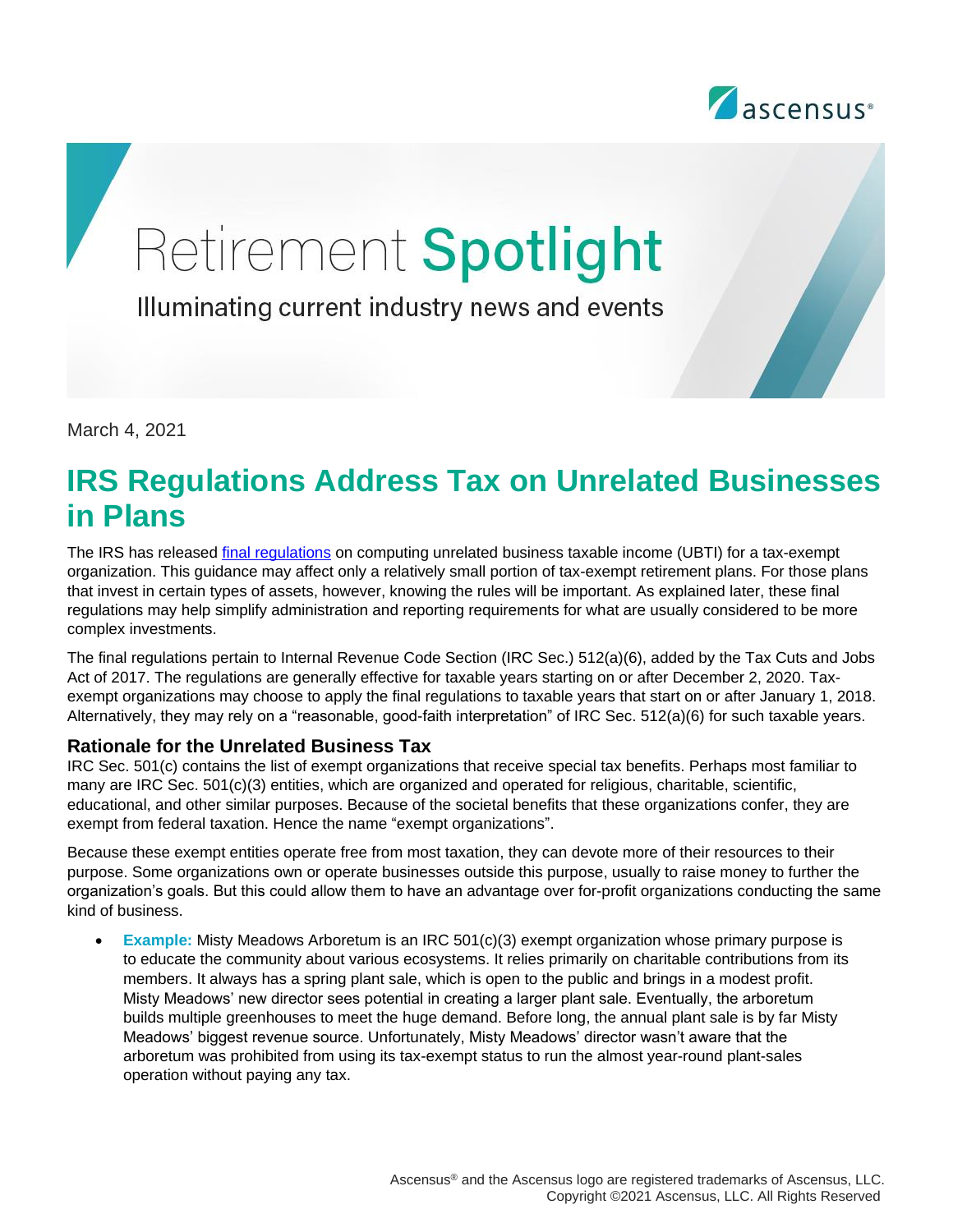Exempt organizations that operate a business enterprise outside their tax-exempt purpose are required to pay taxes on profits from that enterprise. This levels the playing field so that not-for-profit entities do not have an unfair advantage, which would be contrary to public policy.

# **Retirement Plans as Exempt Organizations**

In addition to the UBTI rules applying to IRC 501(c)(3) organizations, they also apply to trusts under IRC Sec. 401(a). This includes pension plans, profit sharing plans, and 401(k) plans. The IRS also applies the UBTI rules to IRAs.

In the vast majority of plans and IRAs, UBTI will not be a factor. Generally, most assets in these types of plans are invested in mutual funds or time deposits (i.e., certificates of deposit). Even participants in plans that permit greater investment latitude will often invest in individual securities. Only those plans that permit true investment self-direction will normally become subject to the UBTI rules. The plans most often associated with unrelated taxable businesses are truly self-directed owner-only 401(k) plans and IRAs. These types of accounts are referred to as self-directed accounts or SDAs. And while some financial organizations may permit SDA owners to place assets in investments that generate UBTI, many SDA investments (e.g., precious metals, promissory notes) do not.

#### **How Does the Tax on UBTI work?**

The rules on UBTI can be complex, but here are some of the basics.

- **Annual income of \$1,000.** Form 990-T: *Exempt Organization Business Income Tax Return,* must be filed for plans with gross income of \$1,000 or more from an unrelated trade or business. Form 990-T must normally be filed for qualified plans and IRAs by the trust's tax return due date (generally April 15 for calendar-year tax filers).
- **Tax rates.** A filer gets a \$1,000 "specific deduction." So an IRA with exactly \$1,000 in gross income from an unrelated business would have to *file* Form 990-T, but it doesn't *pay tax* on the income unless there is UBTI after the \$1,000 deduction (and any other deduction) is applied. The tax rate schedule for trusts then applies for any taxable unrelated business income. This rate starts at 10 percent—but quickly rises to 37 percent (on taxable income over \$12,950).
- **Filing Form 990-T.** This is one of the biggest concerns surrounding SDAs: who is responsible for actually filing Form 990-T? The Form 990-T instructions state that the exempt organization (e.g., the 401(k) plan) and the trustee or custodian of the IRA must file. Practically, the financial organization may address this requirement by clarifying (in a service agreement) that the account owner must *prepare* any Form 990-T that is needed, while the financial organization (as trustee or custodian) will *file it* with the IRS. It is important that both parties understand their roles. The financial organization may not know enough of the details about the underlying investments to prepare Form 990-T, but the account owner may assume that, because the financial organization is allowing self-directed investments, it is also taking care of every aspect of such investments. Unless financial organizations are charging for providing this service, it is unlikely that they will volunteer to do it. And if they agree to prepare Form 990-T, they must have access to sufficient information. This is but one reason that financial organizations must carefully consider whether they wish to offer self-directed accounts. If they do, they should ensure that their clients clearly understand their respective roles and duties.

**NOTE:** *Any financial organization allowing—and any individual owning—retirement plan investments that require Form 990-T filing should consult with a competent tax adviser.* 

# **Specific Provisions in the Final Regulations**

The regulations contain provisions that may affect how unrelated businesses operate within a retirement plan.

• **Multiple unrelated businesses are treated separately.** The final regulations require an exempt organization subject to the unrelated business income tax—if it has more than one unrelated trade or business—to calculate UBTI separately for each one. But the rule also prohibits offsetting the income of one unrelated business with the net operating loss of another. Using the example above, let's consider how the new rules would dictate how the arboretum would report UBTI if it decided to build and operate a restaurant to increase its income.

The final regulations require an exempt organization to identify each separate business using the first two digits of the North American Industry Classification System (NAICS) code. The NAICS code (pronounced "nākes") is a six-digit system that classifies over one thousand industries. The first two digits identify the general sector of the business (e.g., construction, manufacturing, education). Each successive digit narrows

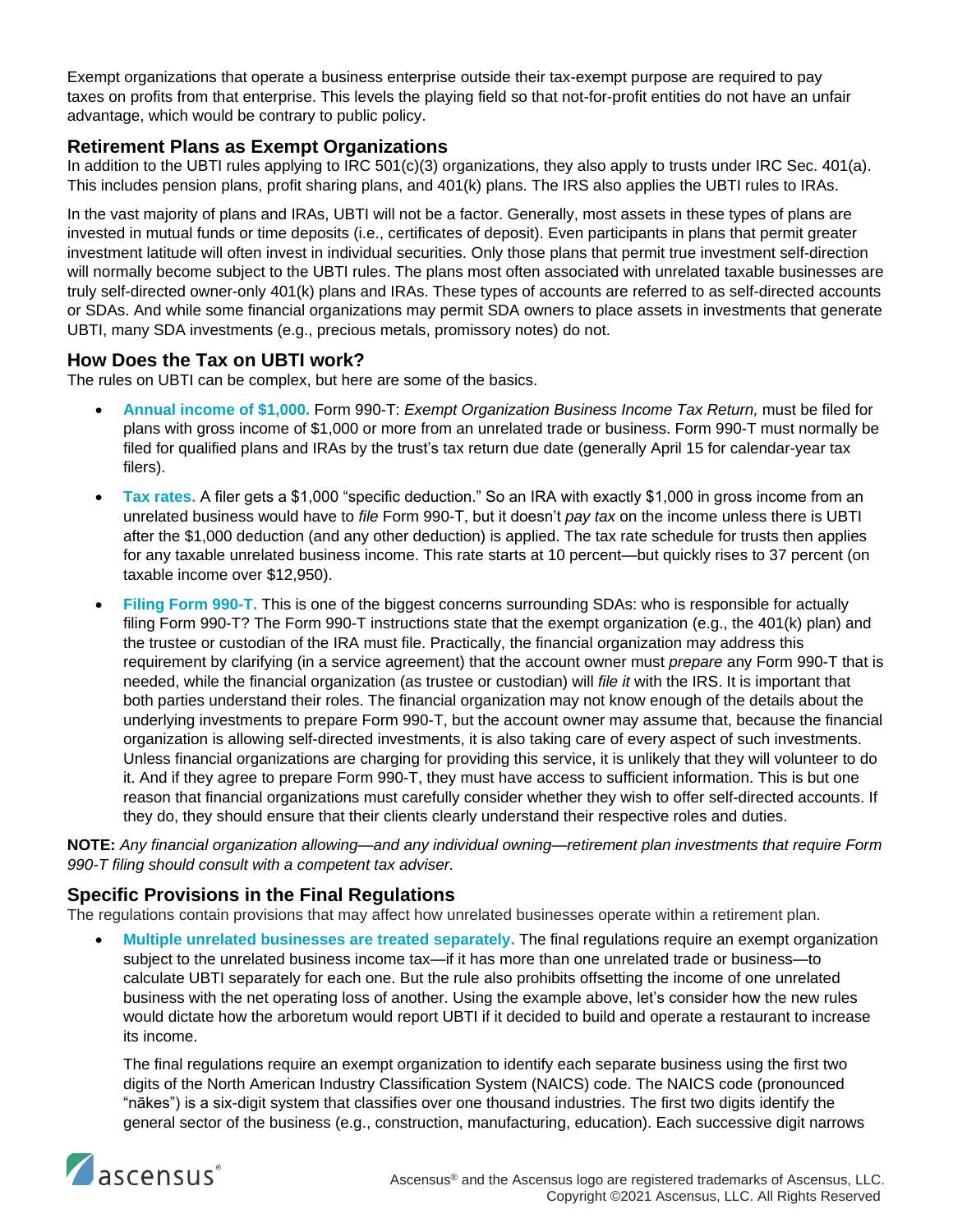the business definition. In our example, for instance, the arboretum's greenhouse operation could be classified with the first two digits "45," which identifies "Retail Trade"; the restaurant would be classified under "Accommodation and Food Service," which is "72." If multiple businesses have the same first two digits, they are not considered separate businesses of the exempt organization. If the digits are different, they must file a separate Form 990-T schedule for each business with gross income of at least \$1,000. In addition, one unrelated business cannot reduce its tax obligation by using the net operating loss (NOL) of another. So if the arboretum's greenhouse made a profit, it could not reduce its taxes by using the restaurant's NOL. Each "separate" unrelated business must stand on its own.

- **Unrelated businesses in the nature of investments.** An exempt organization may be permitted to treat various investments that are subject to UBTI as one distinct unrelated trade or business. This allows the organization to invest in multiple unrelated businesses that can be combined for UBTI purposes into one "business" classified as *investment activity*. The regulations limit such investments to
	- qualifying partnership interests (QPI),
	- o qualifying S corporation interests (QSI), and
	- o debt-financed properties.

An exempt organization may identify "investment activities" on its Form 990-T (Schedule A)—using a six-digit non-NAICS code rather than the two-digit NAICS code. But it can classify multiple unrelated investments as investment activity on one Schedule A *only* if each of the investments is one of the types just mentioned. The organization has a QPI in an unrelated trade or business if the organization

- o is *not* a general partner in the partnership, *and*
- o either holds no more than a 2 percent interest in the profits or capital, *or* holds no more than 20 percent of the capital interest and does not significantly participate in the partnership.

The regulations contain similar rules for a QSI. But instead of using the term "profits or capital interest," the tern "stock ownership" is used. So for investments in both partnerships and S corporations, exempt organizations with limited ownership and involvement can combine such investments into one unrelated business classified as "investment activity." This approach gives exempt organizations more investment flexibility by reducing their need to obtain information from entities they invest in—information that may be harder for a small investor to readily obtain.

Debt-financed properties are likely to be included in this investment activity category because special UBTI rules already apply to such properties. Grouping other investments together may be a practical way for the IRS to simplify Form 990-T filing, thus ensuring greater compliance.

# **Practical Impact on Retirement Plans**

The only specific plan provision in the final regulations—adopted without change from the proposed regulations merely codified a rule that the IRS has operated under for years. This addition clarifies that the definition of unrelated trade or business for trusts (such as qualified retirement plan trusts) also applies to IRAs.

Other than that, the effects on plans, if they apply at all, are likely minor. But they are still important. Consider a selfdirected account owner, for example, who has invested in a debt-financed rental property and has also bought (at arm's length) a very small interest in a partnership (a QPI). Historically, if each investment generated at least \$1,000 in gross income, each would be reported as a separate business (with a separate Form 990-T schedule). Now it is clear that multiple investments can be more easily grouped into one classification: investment activities. And to the extent that different investments in a plan can be aggregated, there is less concern about the new limitation on NOLs reducing profits in another unrelated business. Most SDAs will simply require a Form 990-T with a single Schedule A that accounts for all their unrelated business investments.

# **Conclusion**

Although these regulations may have little effect on retirement plans, those who work with self-directed retirement plans should consider the following questions.

- Do any of my plans contain investments that may generate UBTI?
- If so, do I know who is responsible for filing IRS Form 990-T? While a financial organization that operates in the self-directed account sector may file this form routinely (when needed), it may be worth verifying what the trust agreement or other controlling documents state.